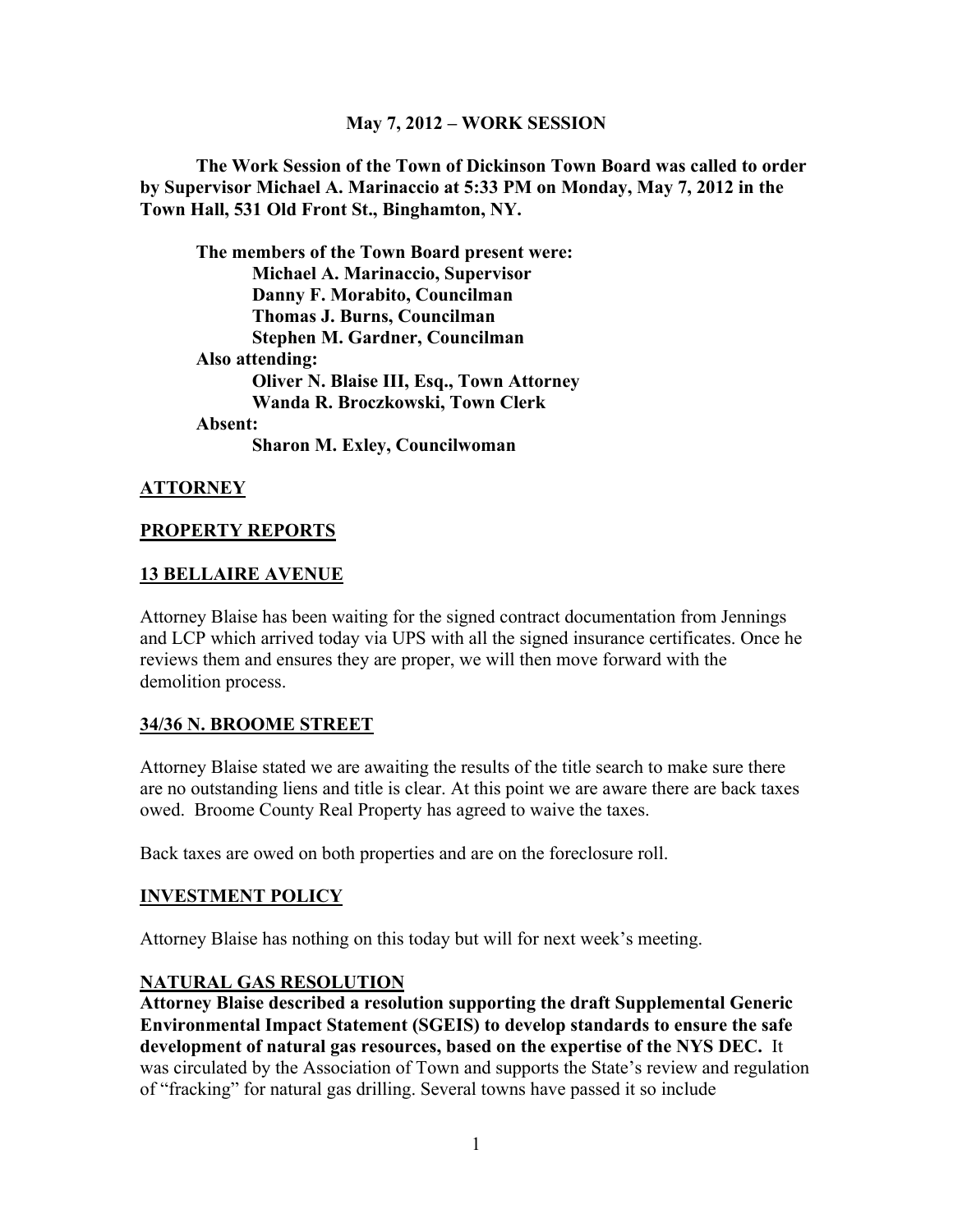Kirkwood, Conklin, Colesville, Sanford, Windsor, and Barker It is under consideration in Triangle and Lisle.

This is a non-binding resolution lets the State know that a group of municipalities views this issue a certain way. Vestal and the City of Binghamton have opposed drilling and passed moratoriums on it. The strongest opposition seems to be in the Ithaca and Oneonta areas.

The resolution is neither pro nor anti-drilling, just a way to review the process and support the State.

# **PUBLIC HEARING TO REVISE LOCAL LAW OF CONDEMNATION**

Public hear not held. Revisions to the Local Law for a public hearing to make the condemnation bidding threshold match the States threshold will be presented at the June meeting.

# **CHAIR**

# **VESTAL GAS COALITION EDUCATIONAL MEETING**

Benefits of natural gas to the area will be held in Vestal. At the Clayton Avenue School on Thursday, May  $10^{th}$ , registration at 6:00 and the two hour session begins at 6:45 PM.

# **FLOW MANAGEMENT**

DEC will give an overview of the flow management plan on Thursday, June 7 at 5:30 Broome County Public Library. Ron Lake, Engineer for the Town of Dickinson plans to attend.

# **FLAPGATE STUDY**

Rick Woidt met with Supervisor Marinaccio and Public Works Commissioner Kie. He indicated the flap gate would do a lot of good. The next step will be to have Rick Woidt set-up a meeting with DOT. Once they have reviewed his recommendations they will meet with the residents to look at what is best for the situation.

# **ZONING BOARD PUBLIC HEARING**

There will be a public hearing on Tuesday, May  $8<sup>th</sup>$  at 7:00 PM here at the town hall regarding the residents plan of adding a carport to1 Wittman Road.

# **270 GLENWOOD ROAD PROJECT**

TIOGA LEARNING LLC, which is owned/controlled by MARCHUSKA BROTHERS, wants to build a one story building of 26,000 square feet. The area is zoned R-1. The building would be used by BOCES for copying and distribution. The IDA is using the blueprint of the building. Marchuska Brothers will lease it to BOCES. The IDA will hold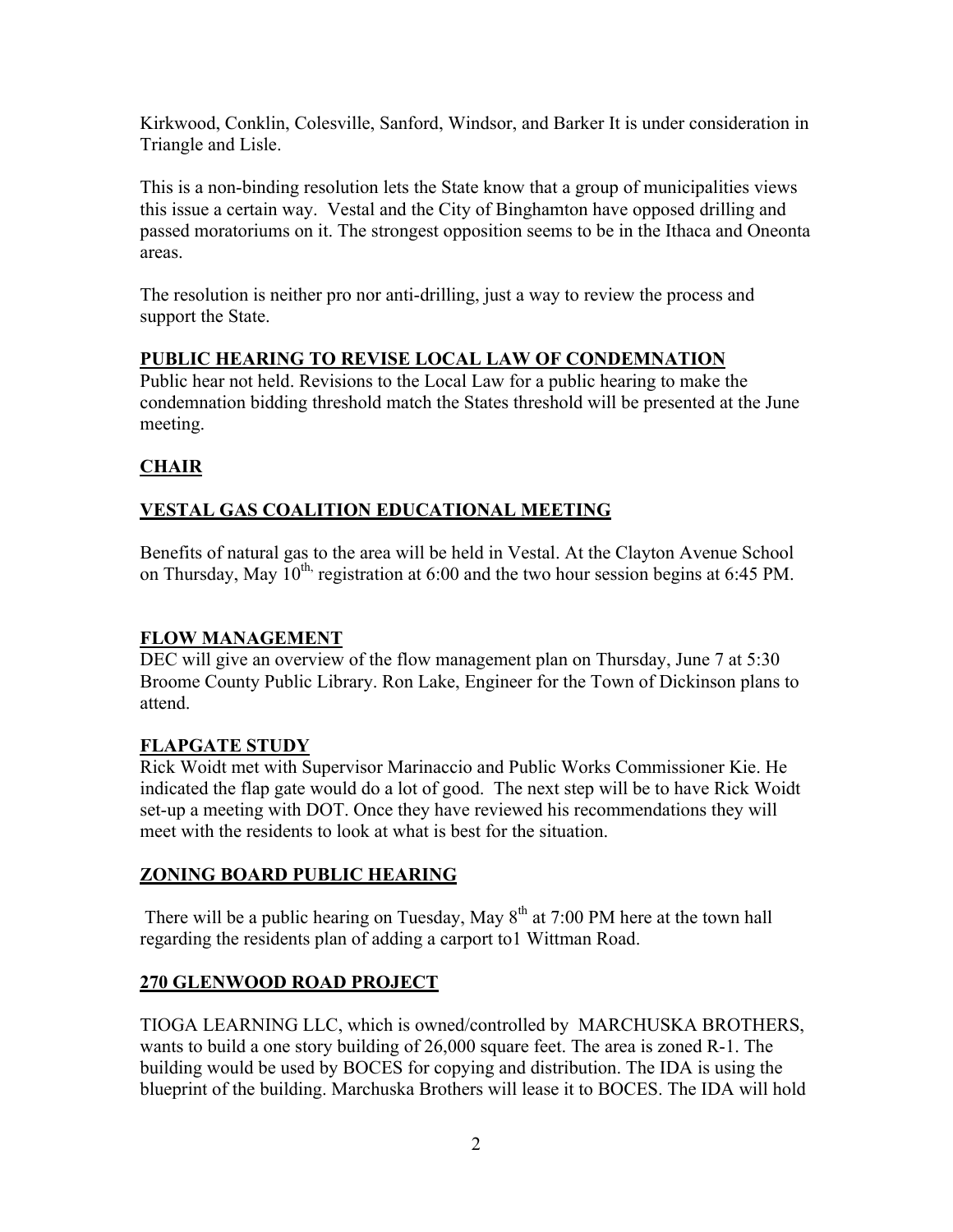the mortgage. This project has many facets, including tax issues under a PILOT program and planning and zoning regulations. An application for a PILOT agreement was filed with the Broome County IDA. The IDA has scheduled a public hearing to be held at the Town of Dickinson Town Hall on Wednesday, June  $6<sup>th</sup>$  at 12:00 Noon.

A discussion was had about whether the proposed use for the building, is "educational" under the zoning ordinance. Educational use is permitted in R1, but the term is not defined. The question was raised whether BOCES' current facility in Conklin for duplicating and record storage would qualify as "educational". To date, this is only a "conceptual plan".

Supervisor Marinaccio spoke with some of the concerned residents from Maiden Lane. He understands why people are confused and the Town has not received nor have any formal or specific information about the project. Supervisor Marinaccio provided his own comments regarding the Glenwood Road Project that no matter what happens, residents will have to recognize change will happen. It is private land and we will not have much control over it. Issues such as traffic, water and sewer line will be examined, and the Prospect Terrace Fire Department will have to get involved.

Town Engineer Lake advised that any construction plan would need to include a storm water management proposal pursuant to SWPPPs regulations. He cannot handle this job for the Town due to a conflict of interest and recommends Delta Engineering, which has done similar work for the Town in the past. He will ask Delta to submit a proposal for the Board's consideration.

# **CORNELL COOPERATIVE EXTENTION**

Cornell Co-operative extension Executive Director, David Bradstreet is leaving and has a new person who has taken his place. The ribbon cutting is scheduled sometime this month after the renovations.

# **PUBLIC WORKS**

- 1. Public Works Commissioner Kie stated Rosedale Drive sewer project took 31 days and only 1 day was lost due to rain. It will be paved.
- 2. The generator is ready for installation and will need approval to cover \$6,545 for electrical components. J & R Electric to do the work.
- 3. Mr. Blaise will review with Mr. Kie what he deems a reasonable threshold to be for triggering road use permits under the road preservation local law. Having the threshold at 100 miles is probably too great so we should review it before we proceed.